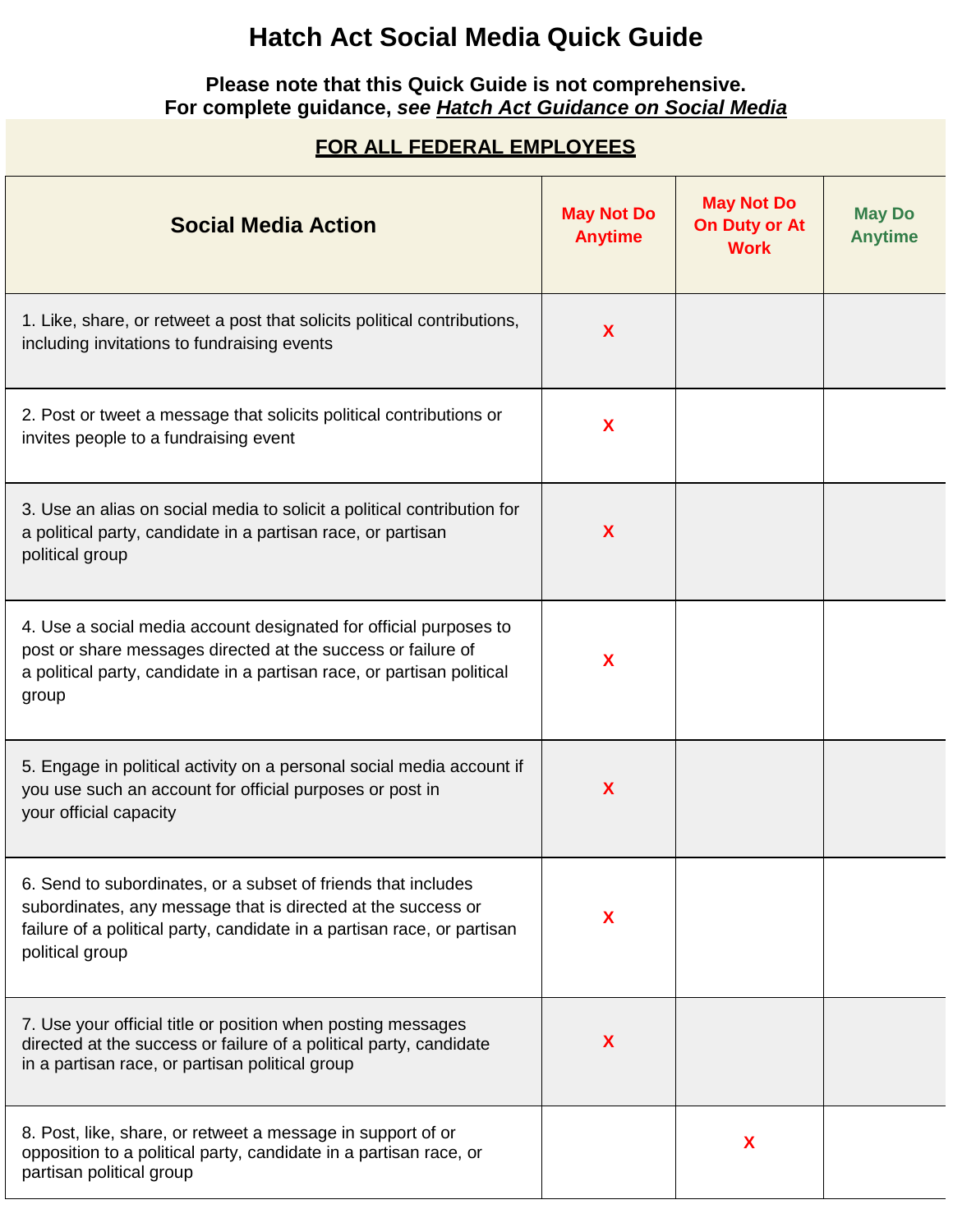|--|

| <b>Social Media Action</b>                                                                                                                                                                                              | <b>May Not Do</b><br><b>Anytime</b> | <b>May Not Do</b><br><b>On Duty or At</b><br><b>Work</b> | <b>May Do</b><br><b>Anytime</b> |
|-------------------------------------------------------------------------------------------------------------------------------------------------------------------------------------------------------------------------|-------------------------------------|----------------------------------------------------------|---------------------------------|
| 9. Like, follow, or friend the social media account of a political<br>party, candidate in a partisan race, or partisan political<br>group                                                                               |                                     | X                                                        |                                 |
| 10. Use an alias on social media to engage in any activity that is<br>directed at the success or failure of a political party, candidate in a<br>partisan race, or partisan political group                             |                                     | X                                                        |                                 |
| 11. Accept invitations to, or mark yourself as "attending," a<br>fundraising event on social media                                                                                                                      |                                     | X                                                        |                                 |
| 12. Include your official title or position and where you work in<br>your social media profile, even if you also include your<br>political affiliation or otherwise use your account to engage in<br>political activity |                                     |                                                          | X                               |
| 13. Continue to follow, be friends with, or like the official social<br>media accounts of government officials after they become<br>candidates for reelection                                                           |                                     |                                                          | X                               |